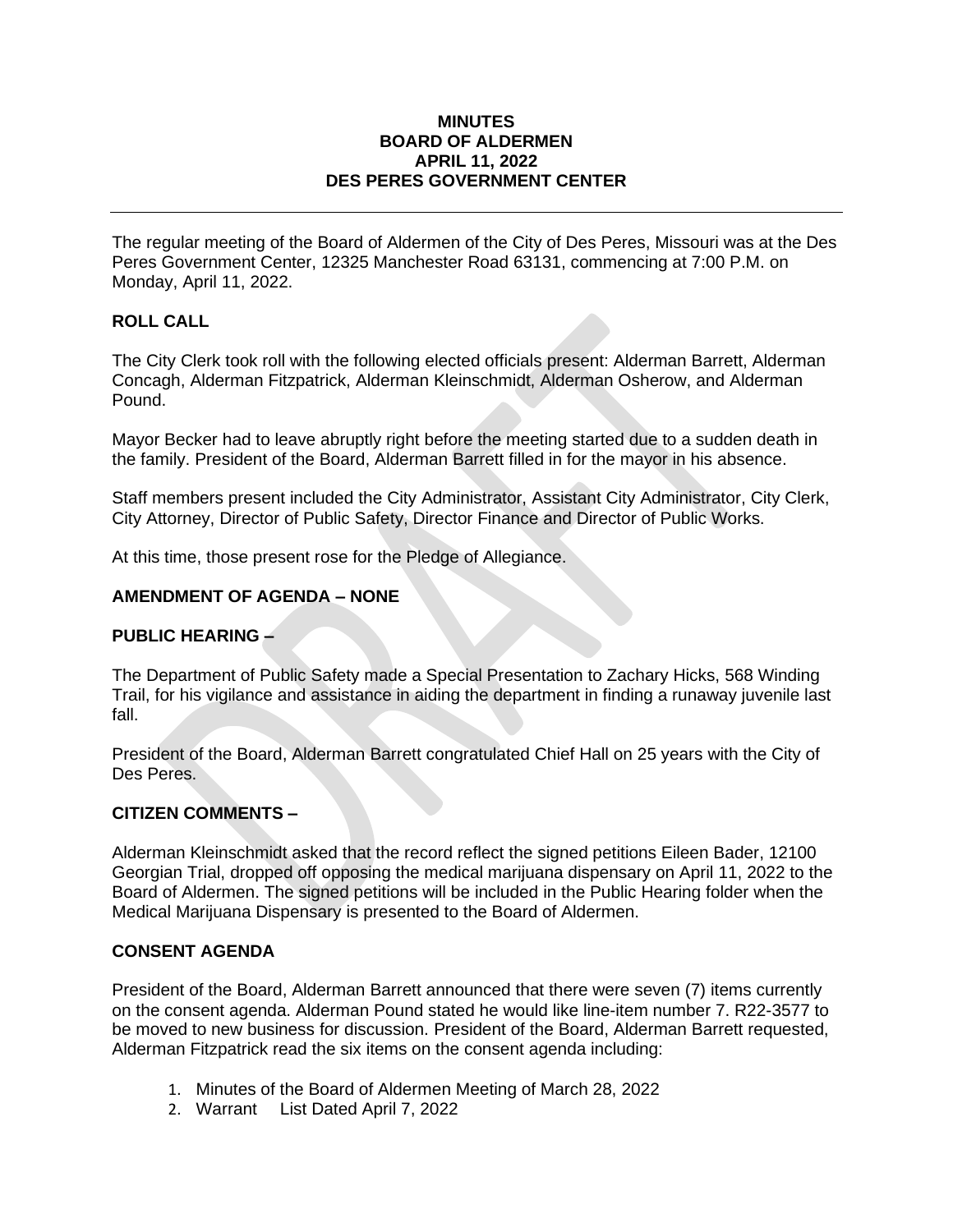- 3. R22-3573 Authorizing Extension of a Unit Price Contract with Gamma Tree Experts for Forestry Services in Public Rights-of-Way an Additional Year Ending December 31, 2022 and Authorizing Costs for Planting of Replacement Trees Be Paid From the Tree Placement Reserve Within the Capital Improvement Fund
- 4. R22-3574 Authorizing a Unit Price Contract with Spencer Contracting For Improvements to Highland Avenue and Shari Drive; Accepting an OMCI Grant From MSD Relating to the Project; and Amending the 2022 Capital Improvement Fund Budget Relating Thereto
- 5. R22-3575 Authorizing a Contract with MIT Distributing for Purchase of an Aerator/Seeder for the Department of Parks & Recreation
- 6. R22-3576 Authorizing a Contract with Erb Turf Equipment for Purchase of an Fertilizer Spreader/Sprayer for the Department of Parks & Recreation
- 7. R22-3577 Authorizing a Unit Price Contract with Sweetens Concrete Services for Concrete Slab Replacements in the Spring Valley Woods Subdivision and Adopting a Supplemental Appropriation in the Amount of \$160,000 Relating Thereto

Alderman Fitzpatrick made a motion, seconded by Alderman Concagh to approve the seven six items on the Consent Agenda. A roll call vote was taken with the following results: Alderman Barrett, "AYE", Alderman Fitzpatrick, "AYE", Alderman Concagh, "AYE", Alderman Kleinschmidt, "AYE" Alderman Osherow, "AYE", Alderman Pound, and "AYE". Motion passed 6-0.

# **REPORT OF THE PRESIDENT OF THE BOARD –**

# **REPORTS OF OFFICERS AND COMMITTEES –**

• Report of the Parks and Recreation Commission Meeting held April 7, 2022

# **LEGISLATION**

### **Unfinished Business –**

1. B22-2952 Authorizing Extension of the Master Agreement with Navigate Building Solutions to Provide Owners Representative and Other Consulting Services for a Two Year Period Ending December 31,  $2024$  ( $2<sup>nd</sup>$  Reading)

Alderman Concagh read B22-2952 for the second time.

Alderman Fitzpatrick made a motion, seconded by Alderman Osherow to approve B22-2952. A roll call vote was taken with the following results: Alderman Barrett, AYE", Alderman Concagh, "AYE", Alderman Fitzpatrick, "AYE", Alderman Kleinschmidt, "AYE" Alderman Osherow, "AYE", Alderman Pound, "AYE". Motion passed 6-0.

2. R22-3572 Approving a Temporary Adjustment Ending June 30, 2022 to the Agreement with Waste Connections of Missouri for the Collection, Hauling and Disposal of Municipal Solid Waste

Alderman Kleinschmidt read R22-3572.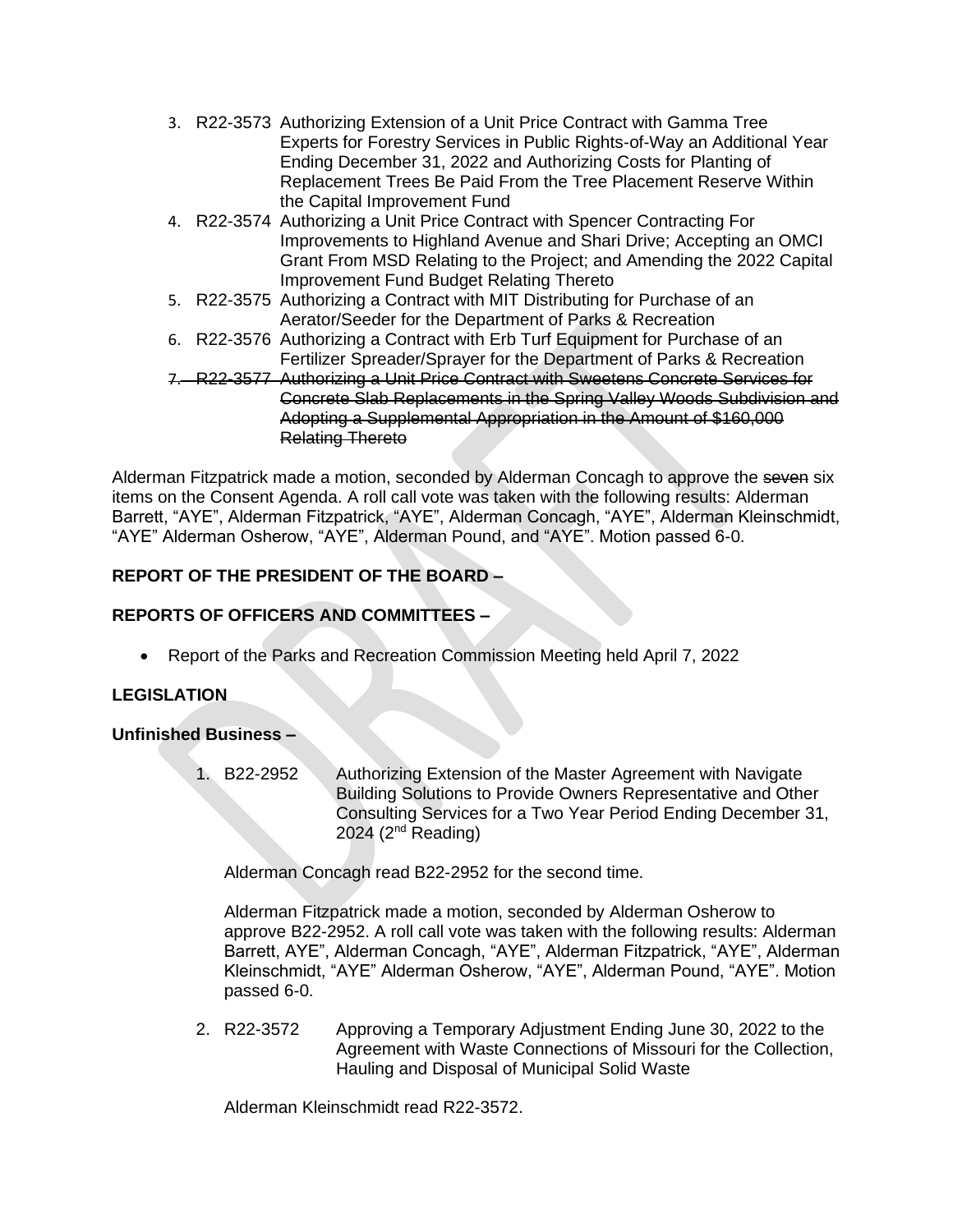Alderman Fitzpatrick made a motion, seconded by Alderman Kleinschmidt to approve R22-3572. A roll call vote was taken with the following results: Alderman Barrett, AYE", Alderman Concagh, "AYE", Alderman Fitzpatrick, "AYE", Alderman Kleinschmidt, "AYE" Alderman Osherow, "AYE", Alderman Pound, "AYE". Motion passed 6-0.

### **New Business**

- 1. R22-3578 Authorizing Creation of Des Peres Public Safety K-9 Unit; Authorizing the Director of Public Safety to Accept Donations Regarding the Program; and Approving an Increase in the Authorized Strength to Forty-Six (46) Commissioned Officers
- 2. R22-3579 Declaring Vapor Wake a Specialized Provider under the Purchasing Code; Authorizing a Negotiated Contract for Purchase of a Vapor Wake Public Safety Canine and Related Initial Training; and Authorizing a Supplemental Appropriation in the Public Safety (Prop P) Fund

Alderman Concagh read R22-3578.

Alderman Pound expressed his concern that there has been no communication since the K-9 unit was first brought up in February. Alderman Pound stated there has not been any new discussion and the board has not been given enough information to move forward with this matter. Chief Hall stated Vapor Wake was just bought out by another company and would like to do more research before making a decision to move forward. Discussion ensued between the Board of Aldermen and Chief Eric Hall pertaining to the potential mall k-9.

Alderman Fitzpatrick made a motion, seconded by Alderman Kleinschmidt to hold R22-3578 and R22-3579 until more information can be provided. A roll call vote was taken with the following results: Alderman Barrett, AYE", Alderman Concagh, "AYE", Alderman Fitzpatrick, "AYE", Alderman Kleinschmidt, "AYE" Alderman Osherow, "AYE", Alderman Pound, "AYE". Motion passed 6-0.

3. R22-3580 Authorizing an Agreement with Patterhn-Ives to Provide for Architectural Services Relating to Further Evaluation of Renovations to the Des Peres Government Center

Alderman Kleinschmidt read R22-3580.

Alderman Barrett made a motion, seconded by Alderman Fitzpatrick to approve R22-3580. A roll call vote was taken with the following results: Alderman Barrett, AYE", Alderman Concagh, "AYE", Alderman Fitzpatrick, "AYE", Alderman Kleinschmidt, "AYE" Alderman Osherow, "AYE", Alderman Pound, "AYE". Motion passed 6-0.

4. R22-3581 Authorizing an Agreement with FGM Architects to Provide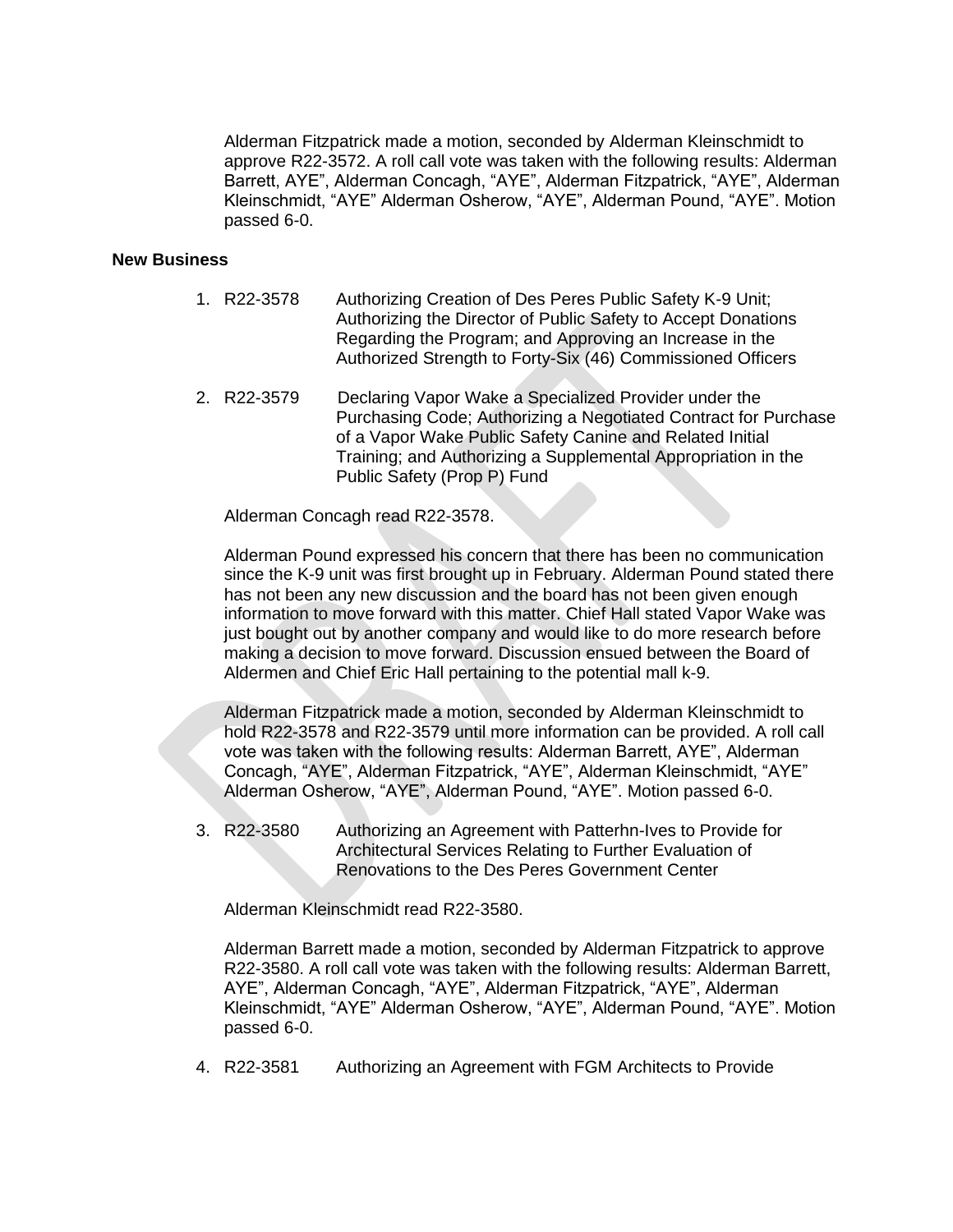Architectural Consulting Services Relating to Assessment of the Future Space Needs of the Department of Public Safety and Evaluating Potential Public Safety Building Improvements

Alderman Pound read R22-3581.

Alderman Pound made a motion, seconded by Alderman Kleinschmidt to approve R22-3581. A roll call vote was taken with the following results: Alderman Barrett, AYE", Alderman Concagh, "AYE", Alderman Fitzpatrick, "AYE", Alderman Kleinschmidt, "AYE" Alderman Osherow, "AYE", Alderman Pound, "AYE". Motion passed 6-0.

5. R22-3577 Authorizing a Unit Price Contract with Sweetens Concrete Services for Concrete Slab Replacements in the Spring Valley Woods Subdivision and Adopting a Supplemental Appropriation in the Amount of \$160,000 Relating Thereto

At the request of Alderman Pound R22-3577 was brought down from the consent agenda to new business for discussion. Alderman Pound expressed his concern pertaining to the low amount of bidders and the cost of this project. Director of Public Works Steve Meyer, stated six bidders bid on this project which is pretty good compared to the number of bids other projects receive. Director of Public Works also stated that street repairs were put off from two years ago. Discussion ensued between the Board of Aldermen and the Public Works Director.

Alderman Concagh made a motion, seconded by Alderman Kleinschmidt to amend R22-3577 to increase the amount by \$50,000. A roll call vote was taken with the following results: Alderman Barrett, AYE", Alderman Concagh, "AYE", Alderman Fitzpatrick, "AYE", Alderman Kleinschmidt, "AYE" Alderman Osherow, "AYE", Alderman Pound, "AYE". Motion passed 6-0.

Alderman Kleinschmidt made a motion, seconded by Alderman Concagh to approve R22-3577.1 as amended. A roll call vote was taken with the following results: Alderman Barrett, AYE", Alderman Concagh, "AYE", Alderman Fitzpatrick, "AYE", Alderman Kleinschmidt, "AYE" Alderman Osherow, "AYE", Alderman Pound, "AYE". Motion passed 6-0.

### **MISCELLENOUS BUSINESS**

### 1. **Report of the City Clerk – Preliminary Election Results**

• **Unofficial April 5, 2022 Election Results**

| April 5, 2022 Election        | <b>CANDIDATE</b>       | <b>VOTES</b> |
|-------------------------------|------------------------|--------------|
| <b>President of the Board</b> | Mark Becker            | 1,555        |
| <b>Alderman Ward 1</b>        | John Pound             | 528          |
| <b>Alderman Ward 2</b>        | Dean Fitzpatrick       | 440          |
| <b>Alderman Ward 3</b>        | <b>Patrick Barrett</b> | 354          |
| <b>Alderman Ward 3</b>        | Kathleen Gmelich       | 289          |